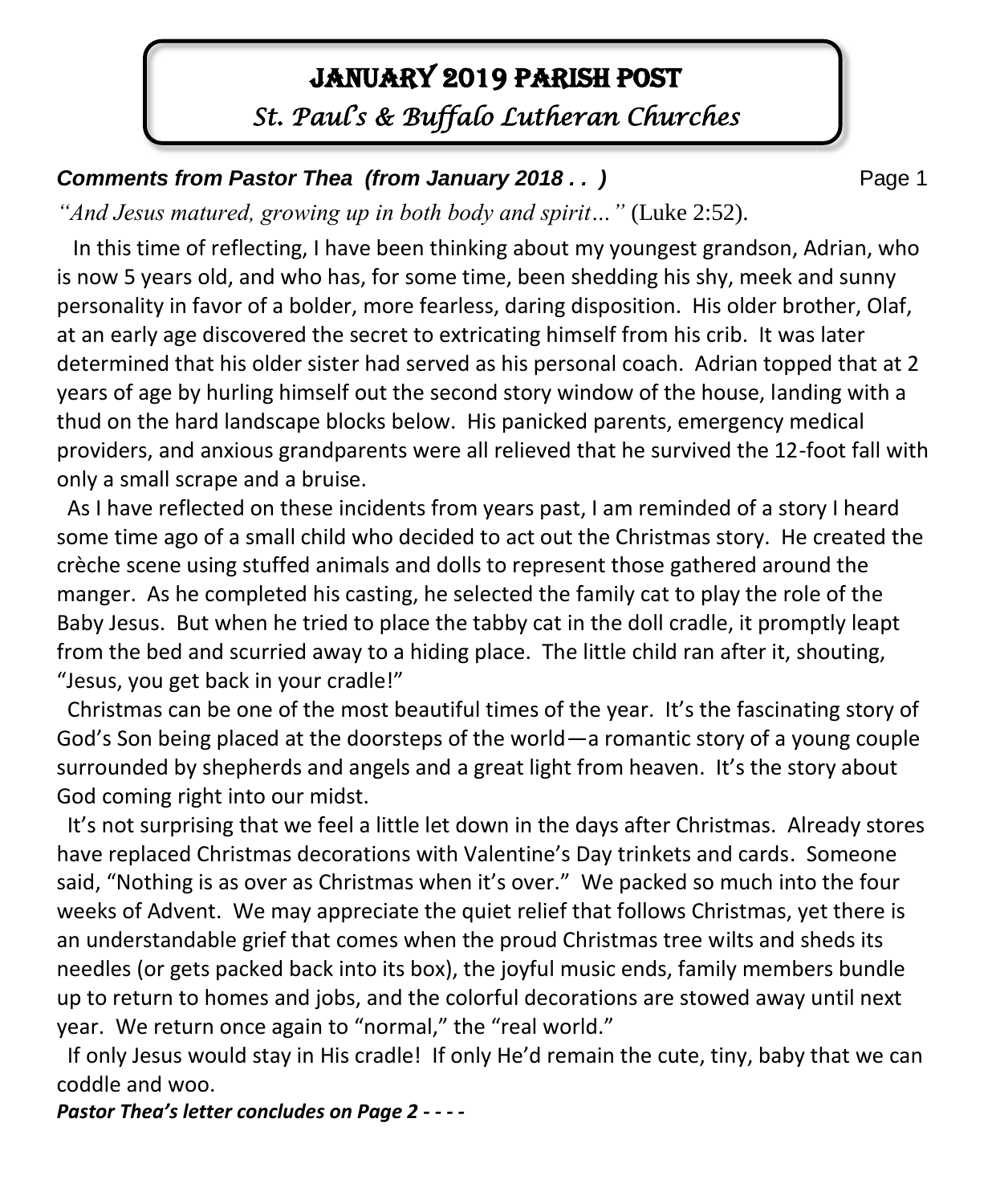# **Pastor Thea's message continues**  $-\frac{1}{2}$  **and the Page 2** Page 2

 We'd prefer that Jesus remain the Babe of Bethlehem. But Christmas was just the beginning of God's plan.

 In the days following Christ's birth the Holy Family was forced to flee for their lives, eventually to return to Nazareth where the grown-up Jesus would announce His mission. Not all appreciated the adult Jesus. He was met with fierce animosity. From the moment of His baptism in the Jordan Jesus would proclaim the truth, befriend outcasts and sinners, and call us to be His ambassadors, reflecting the light of His love to all the world. Christmas would lead to Epiphany when the news of God's marvelous love is made public.

 Christmas may be over, but living for Jesus may be just beginning for some of us. Someone imagined Jesus to say, "If you look for me at Christmas you won't need a special star—I'm no longer just in Bethlehem, I'm right there where you are." The message of Christmas reaches beyond Bethlehem, urging us to regard everyone we meet as one for whom God sent His Son into the world.

 Jesus is no longer in the cradle; He's out in the world in the hearts and lives of all who seek to live their lives for Him.

 Thank you for brightening my days and adding such joy to Christmas this year by your cards, gifts and special greetings. And thank you for the programs and concerts, all pointing to the God of love in whose arms a Child was carried from heaven to earth and placed at the doorstep of the world.

The light of Christ illumine your hearts and homes throughout the new year!

Thea Monson, Interim Pastor

To reach Pastor Thea: 218-820-7006 (cell) 668-2295 (parsonage) [Pastorthea2.0@gmail.com](mailto:Pastorthea2.0@gmail.com)

### FINANCIAL NEWS TO NOTE!

#### BUFFALO LUTHERAN CHURCH ST. PAUL'S LUTHERAN CHURCH

Be watching for financial statements next month!

# **January Acolyte Schedule**

January 13 Chloe Wetch January 27 Kiana Lerud

January 20 Riley Besette February 3 Chloe Wetch

 Please try to acolyte as scheduled and feel free to trade with someone if necessary.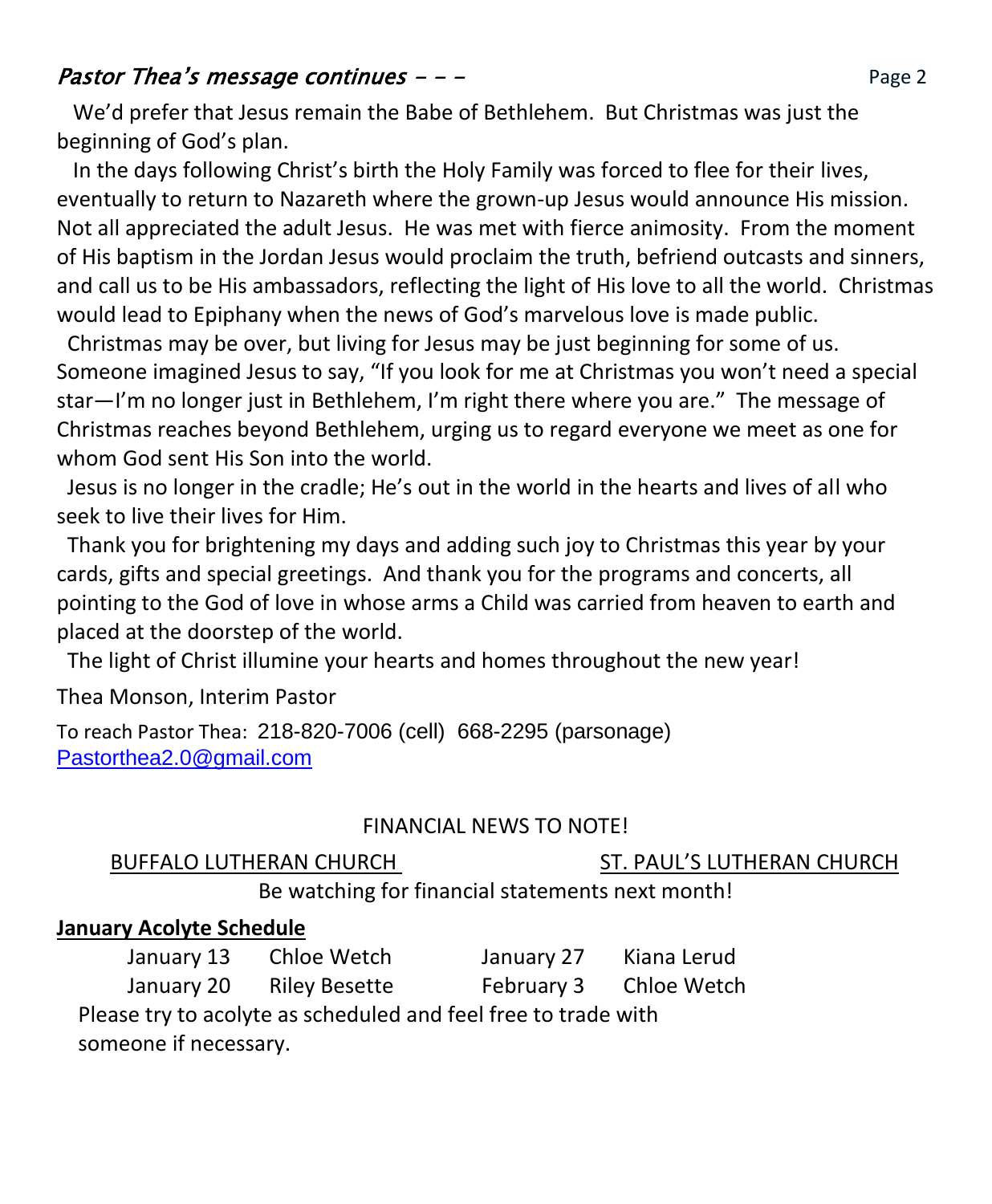# **JANUARY PARISH NURSE NOTES — Tips for Happiness Page 3**

#### Dear Family and Friends,

University of California researcher Sonja Lyubomirsky, states, "40 percent of our capacity for happiness is within our power to change." If this is true and it is, there's hope for us all.

**1. Unhappy people believe that life is hard. Happy** people know life can be hard and tend to bounce through hard times with an attitude of curiosity versus victimhood. They take responsibility for how they got themselves into a mess, and focus on getting themselves out of it as soon as possible. Perseverance towards problem-solving versus complaining over circumstances is a strength of a happy person. **Unhappy** people see themselves as victims of life and stay stuck in the "look what happened to me" attitude versus finding a way through and out the other side.

**2. Unhappy people believe most people can't be trusted.** Healthy discernment is important, but most happy people are trusting of their fellow man. They believe in the good in people, versus assuming everyone is out to get them. Generally open and friendly towards people they meet, happy people foster a sense of community around themselves and meet new people with an open heart. **Unhappy** people are distrustful of most people they meet and assume that strangers can't be trusted. This behavior starts to close doors on any connection outside of an inner-circle and minimizes chances of meeting new friends.

**3. Unhappy people concentrate on what's wrong in this world versus what's right.** There's plenty wrong with this world, yet **unhappy** people turn a blind eye to what's actually right in this world and instead focus on what's wrong. They'll be the ones complaining and responding to any positive attributes of our world with

"yeah but". **Happy** people are aware of global issues, but balance their concern with also seeing what's right. **4. Unhappy people compare themselves to others and harbor jealousy. Unhappy** people believe someone else's good fortune steals from their own. They believe there's not enough goodness to go around and constantly compare yours against theirs. This leads to jealousy and resentment. **Happy** people know that your good luck and circumstance are merely signs of what they too can aspire to achieve. **Happy** people believe in unlimited possibilities and don't get bogged down by thinking one person's good fortune limits their possible outcome in life.

**5. Unhappy people strive to control their lives.** There's a difference between control and striving to achieve our goals. **Happy** people take steps daily to achieve their goals, but realize in the end, there's very little control over what life throws their way. **Unhappy** people tend to micromanage in effort to control all outcomes and fall apart in dramatic display when life throws a wrench in their plan. The key here is to be goal-oriented and focused, but allow room for letting the unexpected happen. Going with the flow is what happy people have as plan B.

**6. Unhappy people consider their future with worry and fear. Unhappy** people fill their thoughts with what could go wrong versus what might go right and fill their head with constant worry and fear. **Happy** people experience fear and worry, but make an important distinction between feeling it and living it.

**7. Unhappy people fill their conversations with gossip and complaints. Unhappy** people like to live in the past. What's happened to them and life's hardships are their conversation of choice. When they run out of things to say, they'll turn to other people's lives and gossip. **Happy** people live in the now and dream about the future. You can feel their positive vibe from across the room. They're excited about something they're working on, grateful for what they have and dreaming about the possibilities of life.

Obviously none of us are perfect. We're all going to swim in negative waters once in a while, but what matters is how long we stay there and how quickly we work to get ourselves out. Practicing positive habits daily is what sets happy people apart from unhappy people, not doing everything perfectly. Walk, fall down, get back up again, and repeat. It's in the getting back up again where all the difference resides.

I wish you all a **Happy** New Year. Peace in Him, Gwen Fraase RN Parish Nurse CHM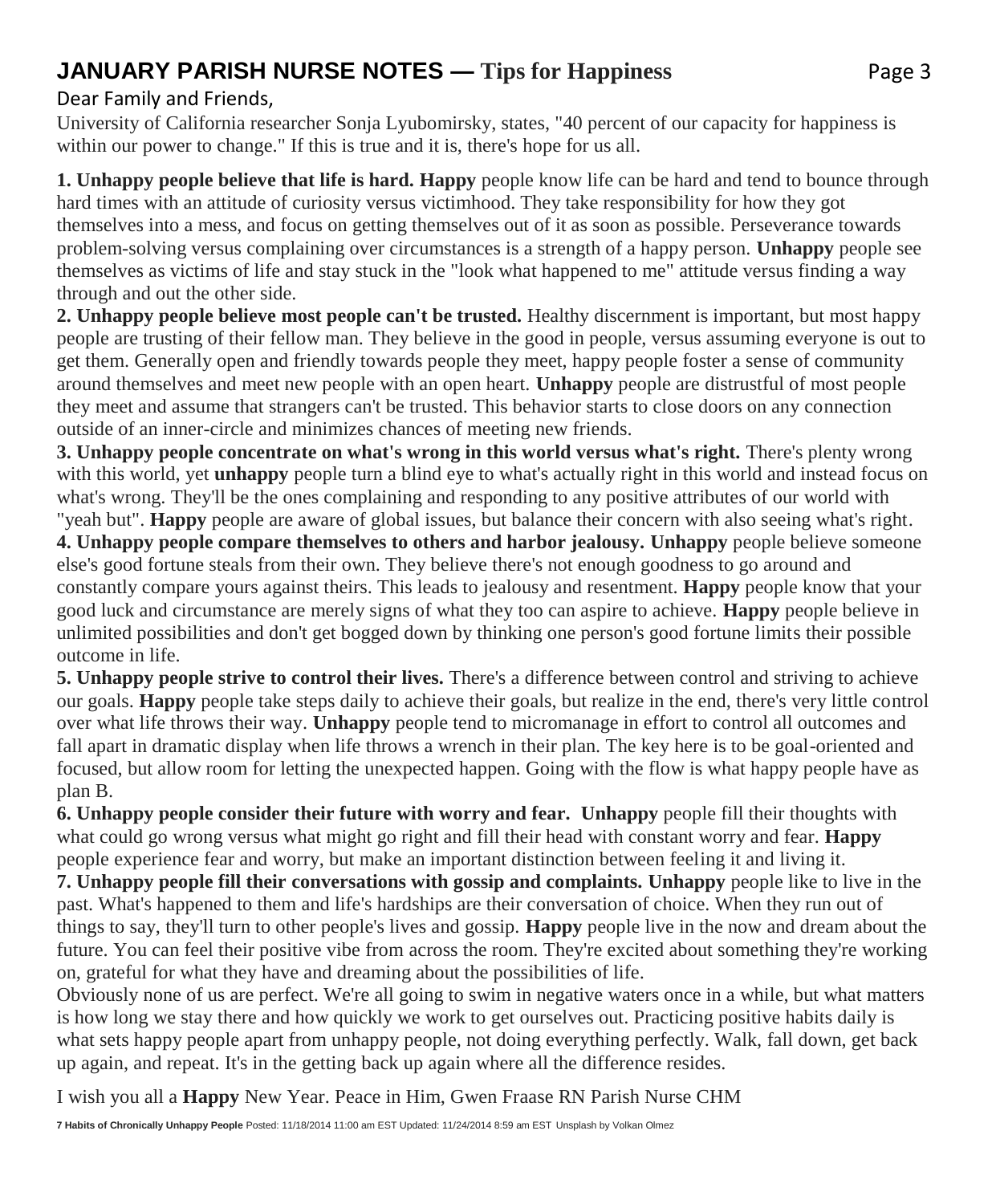# **Cares and Concerns and Activities Page 4** Page 4 *JANUARY SUNDAY WORSHIP WILL BE HELD AT 9:00 AM AT BUFFALO LUTHERAN CHURCH\* AND AT 11:00 AM AT OUR SAVIOR LUTHERAN CHURCH, PAGE. TO REACH PASTOR THEA MONSON PLEASE CALL 701-668-2295,* **218-820-7006** (cell), *OR BY EMAIL AT [pastorthea@gmail.com](mailto:pastorthea@gmail.com)*

*\****St. Paul's Lutheran Church** will hold their Annual Meeting Sunday, January 20 and the Worship Service will be held at St. Paul's to accommodate the meeting. Everyone is invited to coffee after worship and St. Paul's Annual Meeting will follow.

**St. Paul's Annual Report:** Please have anything you'd like to see in St. Paul's Annual Report into the office no later than January 16 (earlier if you can!).

**Coffee and compliments:** Please consider joining us for a time to share coffee and treats after every worship service. We forget to remind and thank people for sponsoring this time of fellowship. May we "get together".

**A Note from Karen Tabor:** Buffalo WELCA will accept free will offerings for our coffee hour following services beginning in 2019. This will go towards the many causes we support. [Our Community Health Ministry account (Parish Nurse) has a \$118 balance at this time, & \$300 was due before year's end. Checks can be made out to BLC (Parish Nurse or CHM in the memo line).] Thanks for your continued support.

**Information from the Buffalo Lutheran Church Annual Meeting:** Our 2019 Officers are Bruce Pueppke, President, Jeff Beilke, Vice-President, and Kerry Ronning, Secretary. We do need one more Council member and volunteers are welcome, talk to Bruce about it. Connie Boyd and David Larson are Call Committee members and Dalen Grieger and David Larson will work on the Parish Profile.

**Adele Smith** has retired from her WELCA Co-President position. We thank her for her many years of dedicated service! Shirley Anderson is serving as a Co-President and volunteers are welcome to serve as Co-President.

**May we remember in prayers of sympathy** the family and friends of Mindy Erickson. Mindy passed away on December 8 and her Memorial Service was held at the Nazarene Church, Valley City. May she rest in peace!

*Please keep in mind that we reserve the privilege to edit any information that is submitted for publication to the church office. Thank you!*